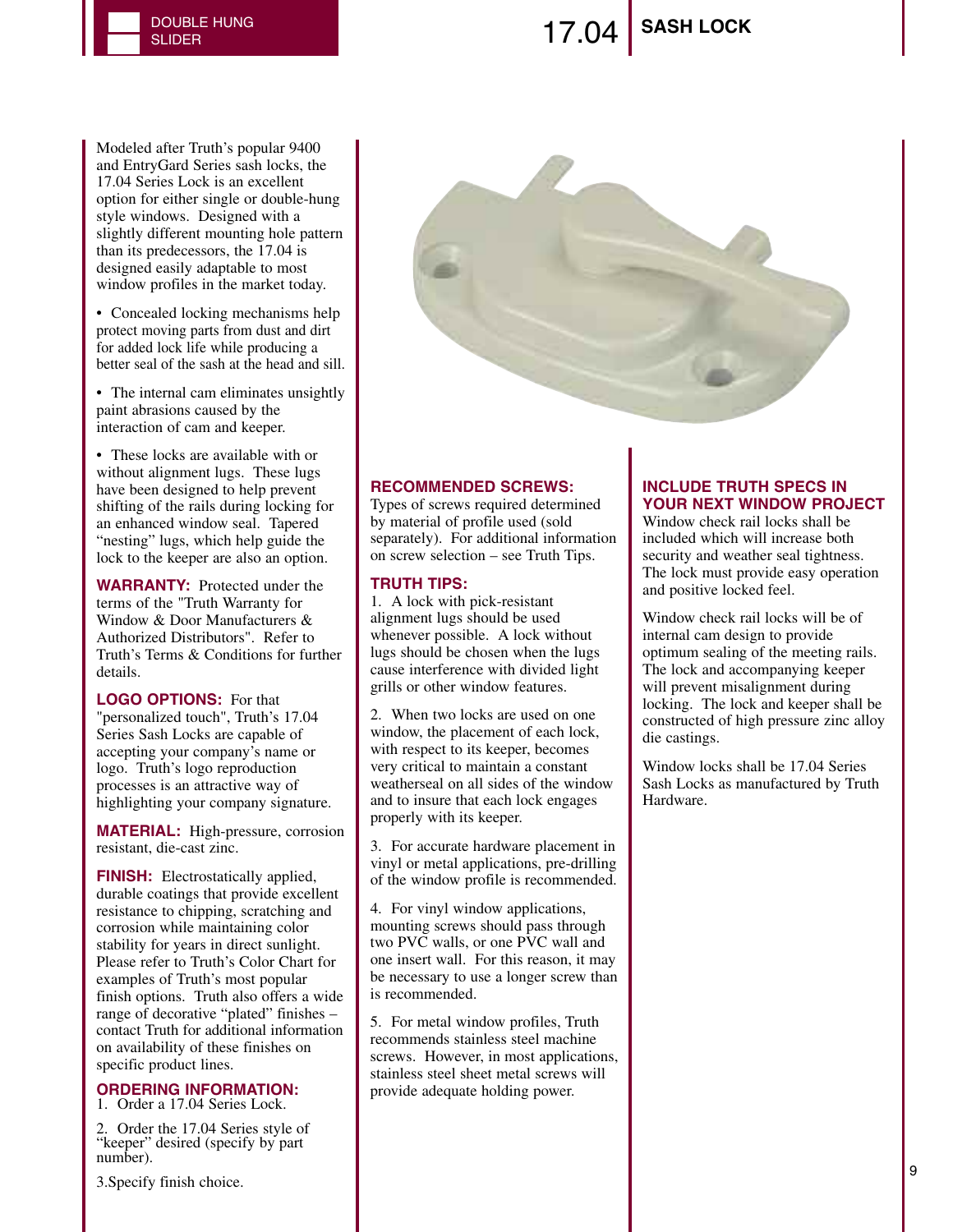17.04 SASH LOCK

FIG. 1 APPLICATION OF TRUTH 17.04 FIG. 1 APPLICATION OF TRUTH 17.04



| <b>PRODUCT</b><br><b>NUMBER</b> | <b>SCREW HOLE</b><br><b>SETBACK</b> | WITH NESTING<br><b>NIBS</b> | <b>WITHOUT NESTING</b><br><b>NIBS</b> |
|---------------------------------|-------------------------------------|-----------------------------|---------------------------------------|
| 17.04.XX.100                    | .687"                               |                             | χ                                     |
| 17.04.XX.110                    | .687"                               |                             | χ                                     |
| 17.04.XX.200                    | .687"                               | Λ                           |                                       |
| 17.04.XX.203                    | .437"                               | χ                           |                                       |
| 17.04.XX.204                    | .437"                               |                             | χ                                     |

RECOMMENDED SCREWS:

WOOD: (QTY2) (P/N 19100) #7 X .750 PHILLIPS, FLAT HEAD, SHEET METAL SCREWS

PVC/METAL: (QTY 2) #7 PHILLIPS, FLAT HEAD SCREWS<br>LENGTH AND THREAD TYPE TO BE DETERMINED)<br>BY PROFILE)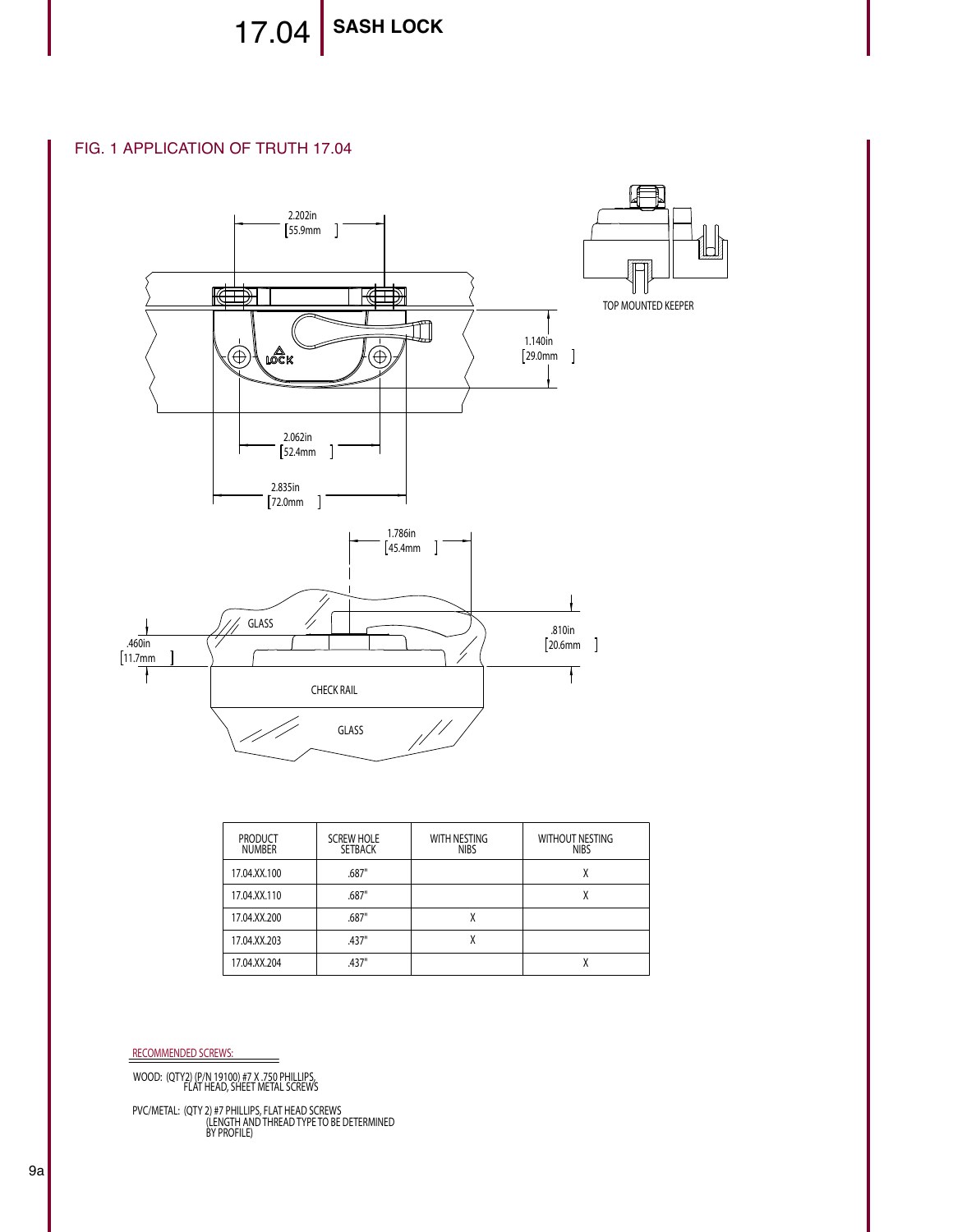# 17.04 **SASH LOCK**